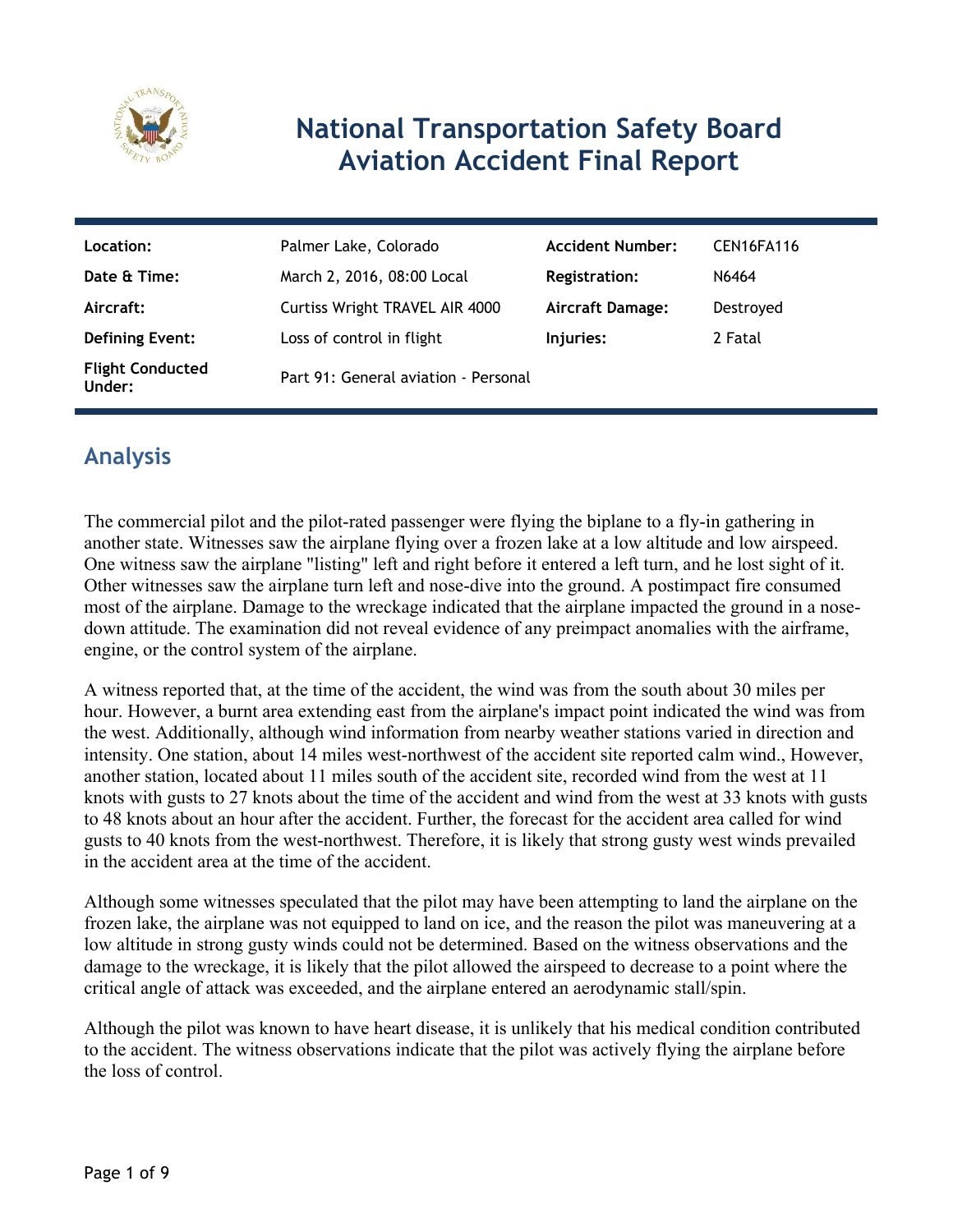Toxicology testing showed the presence of chlorpheniramine in the pilot's blood at a level that was likely in the therapeutic range. Chlorpheniramine is a sedating antihistamine available in a number of over the counter products, and it carries the warning, "May impair mental and/or physical ability required for the performance of potentially hazardous tasks (e.g., driving, operating heavy machinery)." Because of its sedating effect, chlorpheniramine may slow psychomotor functioning and cause drowsiness. It has also been shown in a driving simulator (after a single dose) to suppress visual-spatial cognition and visual-motor coordinating functions when compared to placebo. Such functions would have been necessary for the pilot to maintain control of the airplane while maneuvering close to the ground in the strong gusty wind conditions. Therefore, it is likely that the pilot's ability to safely operate the plane was impaired by the effects of chlorpheniramine.

## **Probable Cause and Findings**

The National Transportation Safety Board determines the probable cause(s) of this accident to be: The pilot's failure to maintain sufficient airspeed while maneuvering at low altitude in strong gusting winds, which resulted in exceedance of the airplane's critical angle of attack and an aerodynamic stall/spin. Contributing to the accident was the pilot's impairment due to the effects of a sedating antihistamine.

| <b>Findings</b>             |                                       |
|-----------------------------|---------------------------------------|
| Aircraft                    | Airspeed - Not attained/maintained    |
| Aircraft                    | Angle of attack - Capability exceeded |
| <b>Personnel issues</b>     | OTC medication - Pilot                |
| <b>Environmental issues</b> | High wind - Effect on operation       |
| <b>Environmental issues</b> | Gusts - Effect on operation           |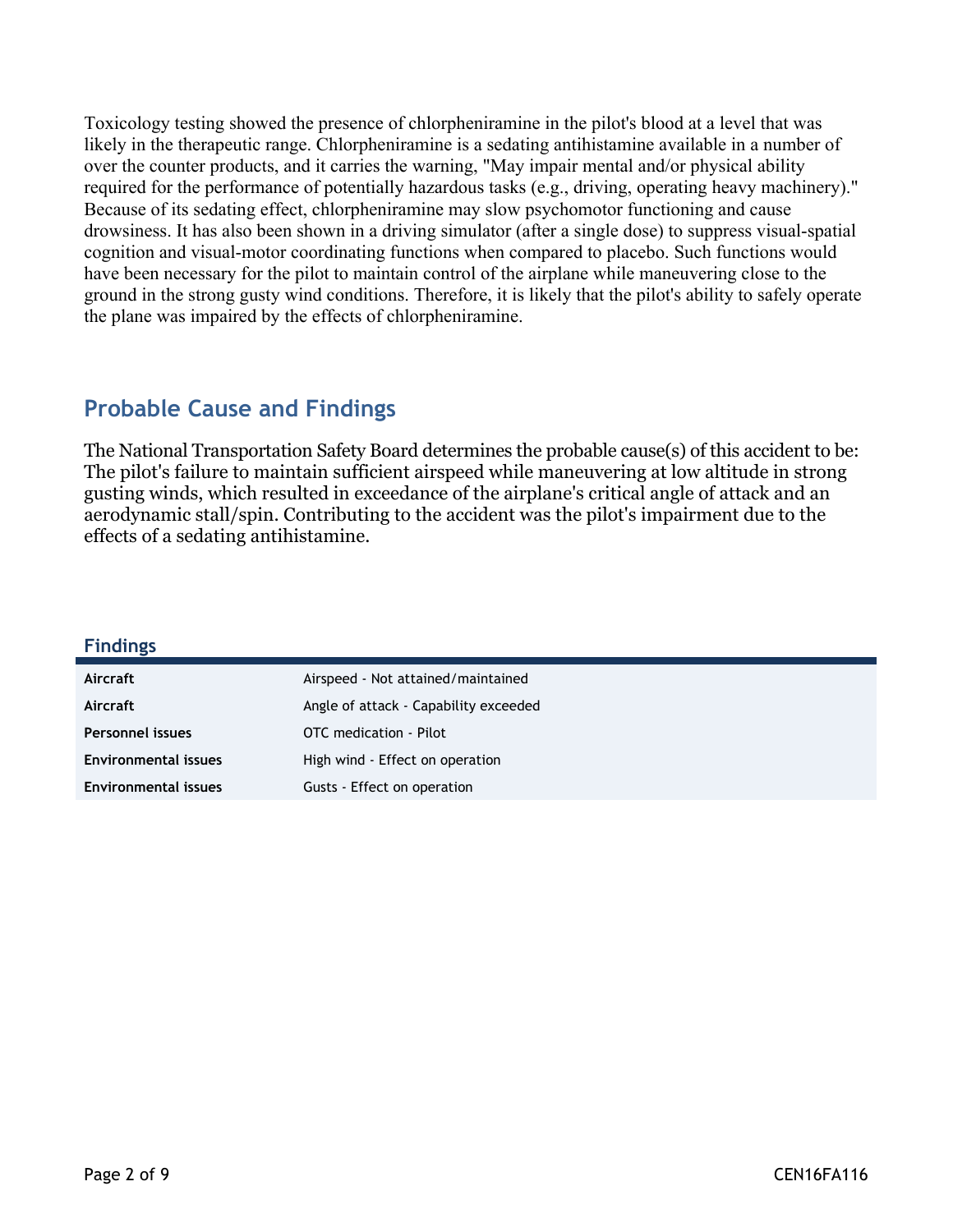## **Factual Information**

### HISTORY OF FLIGHT

On March 2, 2016, about 0800 mountain standard time, a Curtis Wright Travel Air 4000 airplane, N6464, was destroyed when it impacted the ground in an uncontrolled descent near Palmer Lake, Colorado. The pilot and the pilot-rated passenger were fatally injured. The airplane was registered to and operated by the pilot under the provisions of 14 *Code of Federal Regulations* Part 91 as a personal flight; no flight plan had been filed. Visual meteorological conditions prevailed near the accident site. The flight originated from the Vance Brand Airport, near Longmont, Colorado, about 0715. An acquaintance of the pilot reported that the airplane was en route to a fly-in gathering at the Casa Grande Municipal Airport, Casa Grande, Arizona.

A witness, who had about 35 to 40 hours flight experience, reported seeing the airplane flying south over Palmer Lake at a low altitude and low airspeed. He stated that it appeared as if the airplane was making a "low slow scenic pass" over the lake. He said that the airplane was going "pretty slow," but it was flying south into a headwind of about 30 mph. He said that, while flying over the lake, the airplane started a left turn when it was near the south end of the lake at an altitude of about 200 ft above the ground. He said that the turn was about  $20^{\circ}$  to  $30^{\circ}$  in bank and that the airplane then "slid" before going out of view behind trees. He stated that as soon as he saw the airplane begin to turn he became very concerned. He drove to the scene and saw the airplane in flames.

Another witness reported seeing the airplane heading south at a low altitude over the north end of the lake. He stated that the airplane seemed to be out of control, back under control, and then it turned toward the north. He speculated that the pilot may have been trying to land on the frozen lake. The airplane then turned to the south again, banked left, and nosedived into the ground.

A third witness reported seeing the airplane flying above the lake. She reported that it seemed to "struggle" and then seemed to level out. The airplane then went out of control again, banked left, nosedived into the ground, and caught fire.

A fourth witness reported seeing the airplane flying southbound over the railroad tracks, about 100 ft above the ground. He stated that the airplane seemed to be floating in the air and did not seem to have a lot of power. He further stated that the airplane was "listing left and right greatly." He saw the airplane turn toward the east just past the lake. The turn appeared to be controlled, and he thought the airplane was possibly trying to land. By this time, the airplane had descended to about 15 to 20 f above the ground. He did not see or hear the impact.

#### PERSONNEL INFORMATION

#### Pilot

The pilot held a commercial pilot certificate with airplane single-engine land and airplane multiengine land ratings. The multiengine rating was limited to private pilot privileges. The pilot's most recent third class medical certificate was issued on June 10, 2013, with the following limitations: "Must wear corrective lenses. Not valid for any class after June 30, 2015." At the time of the accident, this medical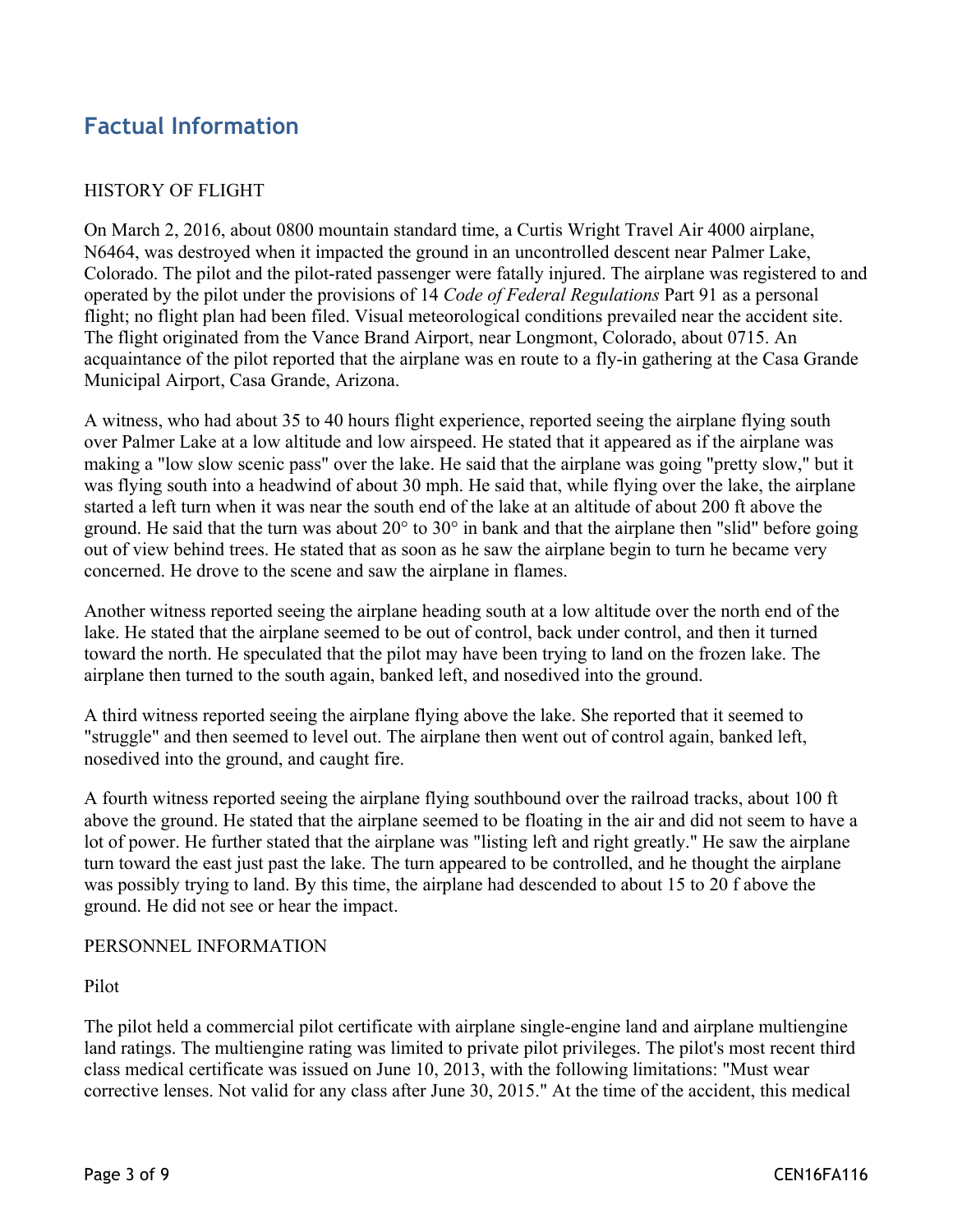certificate had expired for all classes and had not been renewed. The pilot reported having 5,000 hours total flight experience and 50 hours in the 6 months preceding his most recent airman medical examination. The pilot's flight logbooks were not available for review during the investigation.

#### Pilot-rated Passenger

The passenger held a commercial pilot certificate with airplane single-engine land, airplane singleengine sea, airplane multiengine land, and instrument airplane ratings. His most recent third class medical certificate was issued on October 14, 2010, with the limitation: "Must wear corrective lenses." At the time of the accident, this medical certificate had expired for all classes and had not been renewed.

#### AIRCRAFT INFORMATION

The airplane was a 1928 Curtis Wright Travel Air 4000 airplane. It was a two-seat biplane with a conventional (tailwheel) landing gear arrangement. The wings were constructed of wood with a fabric covering. The fuselage used a steel tube structure with fabric covering. A 235-horsepower Wright Whirlwind, model R-760-8, seven-cylinder radial engine powered the airplane.

The most recent aircraft logbooks were not located during the investigation; however, the mechanic who certified the most recent annual inspection reported that it was completed on July 1, 2015.

The type certificate data sheet for the Travel Air 4000 indicated that the airplane was originally equipped with a Wright J-5, 220-horsepower, nine-cylinder radial engine. Research for aircraft specifications relating to the accident airplane did not reveal those for an airplane with the same engine model installation as the accident airplane. Specifications found for a Travel Air 4000 with a 165 horsepower Wright J-6 radial engine were as follows:

Engine: Wright J-6 "Whirlwind" five-cylinder radial, 165 hp at 1,800 rpm Length overall: 24 ft. 1 in. Height overall: 8 ft. 11 in. Wingspan (upper): 33 ft. Wingspan (lower): 28 ft. 9 in. Wing chord (upper): 5 ft. 6 in. Wing chord (lower): 4 ft. 8 in. Wing area (upper): 171 sq. ft. Wing area (lower): 118 sq ft. Gross weight: 2,702 lbs. Empty weight: 1,695 lbs. Useful load: 1,007 lbs. Payload with full fuel (67 gal.): 392 lbs. Performance with full load Maximum Speed: 120 mph Cruise Speed (sl.): 103 mph Rate of climb: 720 ft. per minute Surface ceiling: 13,000 ft. Landing speed: 48 mph.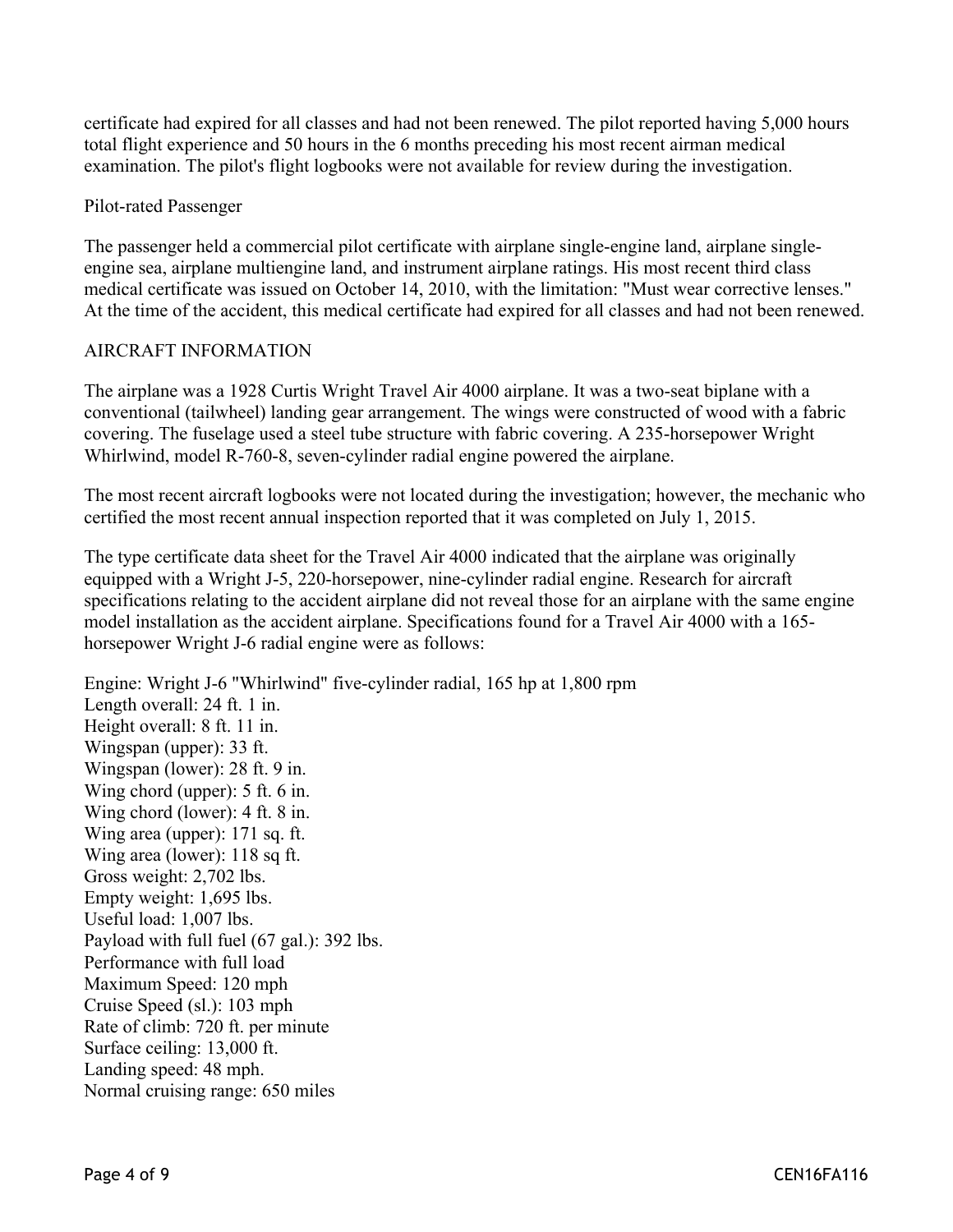Fuel capacity: 67 gal. Oil capacity: 6 gal.

### METEOROLOGICAL INFORMATION

A weather observation station was located at the United States Air Force Academy Airfield (AFF) about 11 miles south-southeast of the accident site at an elevation of about 6,550 ft.

At 0758, AFF reported wind from 250° at 11 knots with gusts to 27 knots, visibility of 10 statute miles or greater, sky clear, temperature of 13°C, dew point temperature of -9°C, and altimeter setting of 29.86 inches of mercury. The remarks section of the observation included peak wind of 33 knots from 220° at 0720.

At 0848, AFF reported a wind from 270° at 33 knots with gusts to 48 knots, visibility of 10 statute miles or greater, squall, sky clear, temperature of 12°C, dew point temperature of -8°C, and altimeter setting of 29.84 inches of mercury.

An Automated Weather Observing System was located at Kelly Air Park (MNH) about 14 miles northwest-west of the accident site at an elevation of about 7,050 ft. At 0756, MNH reported a calm wind, visibility of 10 statute miles or greater, sky clear, temperature of  $7^{\circ}$ C, dew point temperature of -6°C, and altimeter setting of 29.91 inches of mercury.

An area forecast that included Colorado was issued at 0445. The portion of the area forecast that covered the accident area called for wind gusts of 40 knots from the west-northwest about the time of the accident.

#### WRECKAGE AND IMPACT INFORMATION

The airplane came to rest on the crest of an embankment near a set of railroad tracks. A debris field was on a bearing of 110° where small articles and a postimpact fire had spread from the impact crater.

The main wreckage came to rest in its impact crater. The propeller was partially driven into the ground with the engine angled and the fuselage lying on the ground. The postimpact fire had consumed nearly all the airplane's fabric and wooden wing spars. Multiple pools of material consistent with solidified molten aluminum were found throughout the wreckage.

The left rudder cable remained attached to the rudder and was traced to an overload break near the aft left rudder pedal. Following the break, the remainder of the broken cable led to the aft left rudder pedal. The right cable remained attached to the rudder and was traced to the right aft rudder pedal. Both rudder cables also remained connected to the tail wheel. Elevator cable continuity was established from the elevator to both control sticks. Both control sticks interfaced with the end caps beneath the cockpit area. The aileron push-pull rods were largely consumed by fire. The remaining pieces had signatures consistent with overload. The end caps near both lower aileron surfaces remained attached to their turnbuckles, and both aileron interconnect rods were traced to the upper aileron surfaces.

The postimpact fire consumed most of the cockpit area, and no gauges could be found. All webbing of the restraint systems was thermally destroyed, and only the metal portions remained. The front seat restraint system was unbuckled at the lap belt connector, but both shoulder harness latches remained in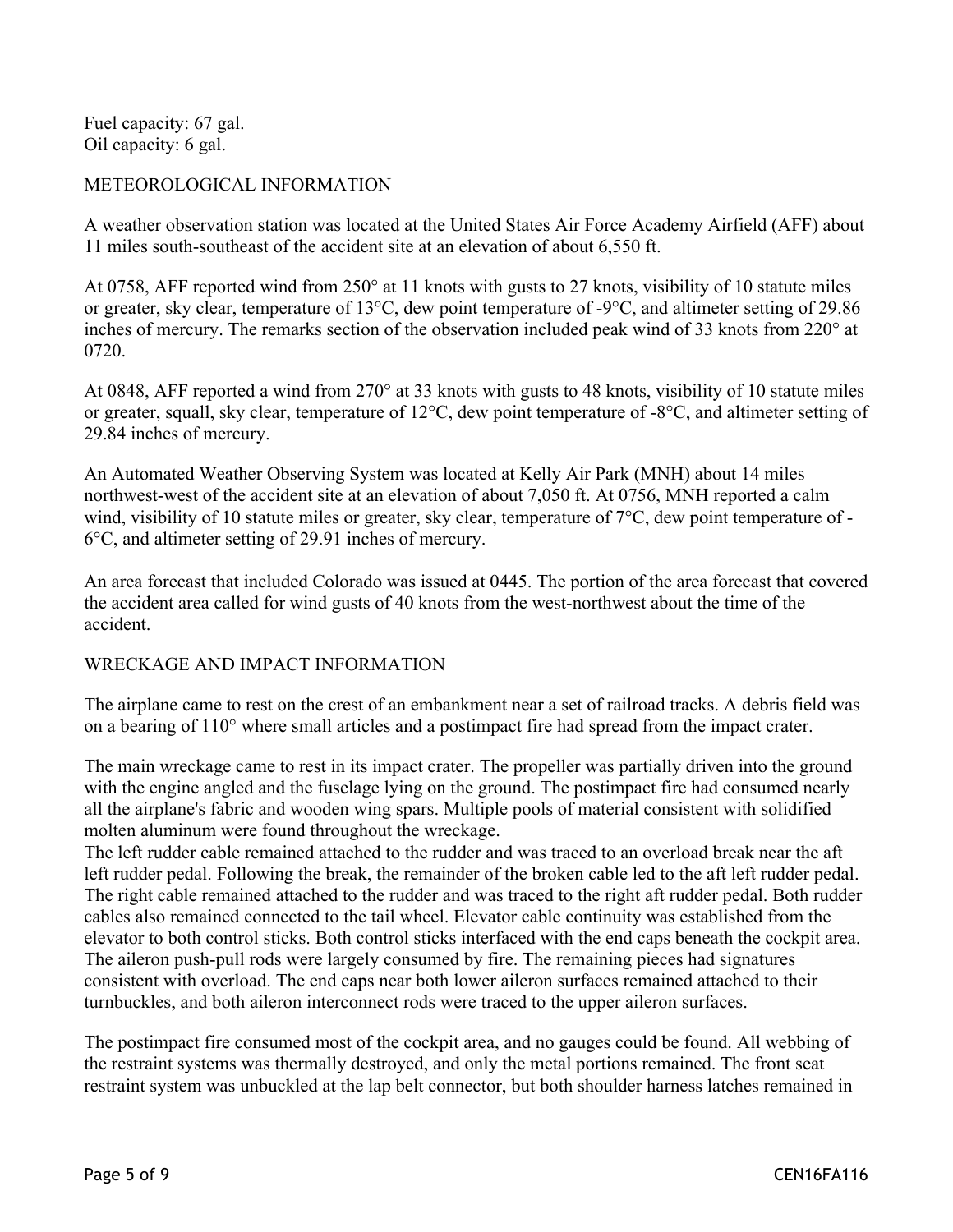the tongue of the lap belt. The rear occupant restraint system remained latched. The airplane's data plate was not found at the accident site.

The oil screen was fractured loose from the engine and contained soil and rocks consistent with the soil at the accident site; no obviously metal flakes were seen on the screen. The carburetor was fractured from the engine, and bent cowl pieces precluded an on scene examination. Both metal propeller blades remained attached at the flange. The propeller could not be rotated by hand. Both blades remained relatively straight. One blade displayed twisting toward the non-cambered side. When the engine was moved, fuel and oil poured from an area aft of the engine.

Further examination of the engine was conducted after its removal from the accident site. The propeller and fragmented portions of the crankcase were removed to facilitate engine rotation. The engine was then rotated by hand using a tool on the crankshaft splines. Compression was verified on all cylinders, and valve train continuity was established. The engine magnetos had sustained substantial fire damage that precluding testing.

The examination of the wreckage did not reveal any evidence of preimpact anomalies with the airframe, engine, or the control system of the airplane.

#### MEDICAL AND PATHOLOGICAL INFORMATION

Pilot

The 77-year old male pilot had a complicated history of coronary artery disease that had required 5 vessel bypass surgery, diabetes, and multiple surgeries. As of his last medical exam, he reported using simvastatin (also called Zocor) and niacin (also called Niaspan) to treat his high cholesterol, metoprolol (also called Lopressor and Toprol) and lisinopril (also called Zestril or Prinivil) to treat his hypertension and prevent a heart attack, and pioglitazone (known as Actos) as well as the combination of sitagliptin and metformin (commonly marketed as Janumet) to treat his diabetes. None of these medications are generally considered impairing.

According to the autopsy performed by the El Paso County Coroner, the pilot's cause of death was a combination of smoke inhalation, thermal burns, and multiple blunt force injuries, and the manner of death was accident. The airways were described as covered in "dense black soot," and the carboxyhemoglobin level measure by the Coroner's office was 19.5%.

Examination of the body for natural disease identified an enlarged heart with previous coronary artery bypass grafts as well as underlying severe atherosclerotic heart disease in the native vessels. Four out of five grafts were widely patent but the graft to the posterolateral circumflex artery was completely thrombosed with hyaline changes on microscopy indicating this had occurred a long time before the accident. The left ventricular free wall contained numerous scattered foci of perivascular and interstitial fibrosis, also indicating ischemia long (months to many years) before the accident. There was no evidence of recent ischemia.

Toxicology testing performed by the Federal Aviation Administration's (FAA) Bioaeronautical Sciences Research Laboratory, Oklahoma City, Oklahoma, identified a carboxyhemoglobin level of 19% in cardiac blood as well as 0.066 ug/ml of chlorpheniramine and metoprolol. In addition,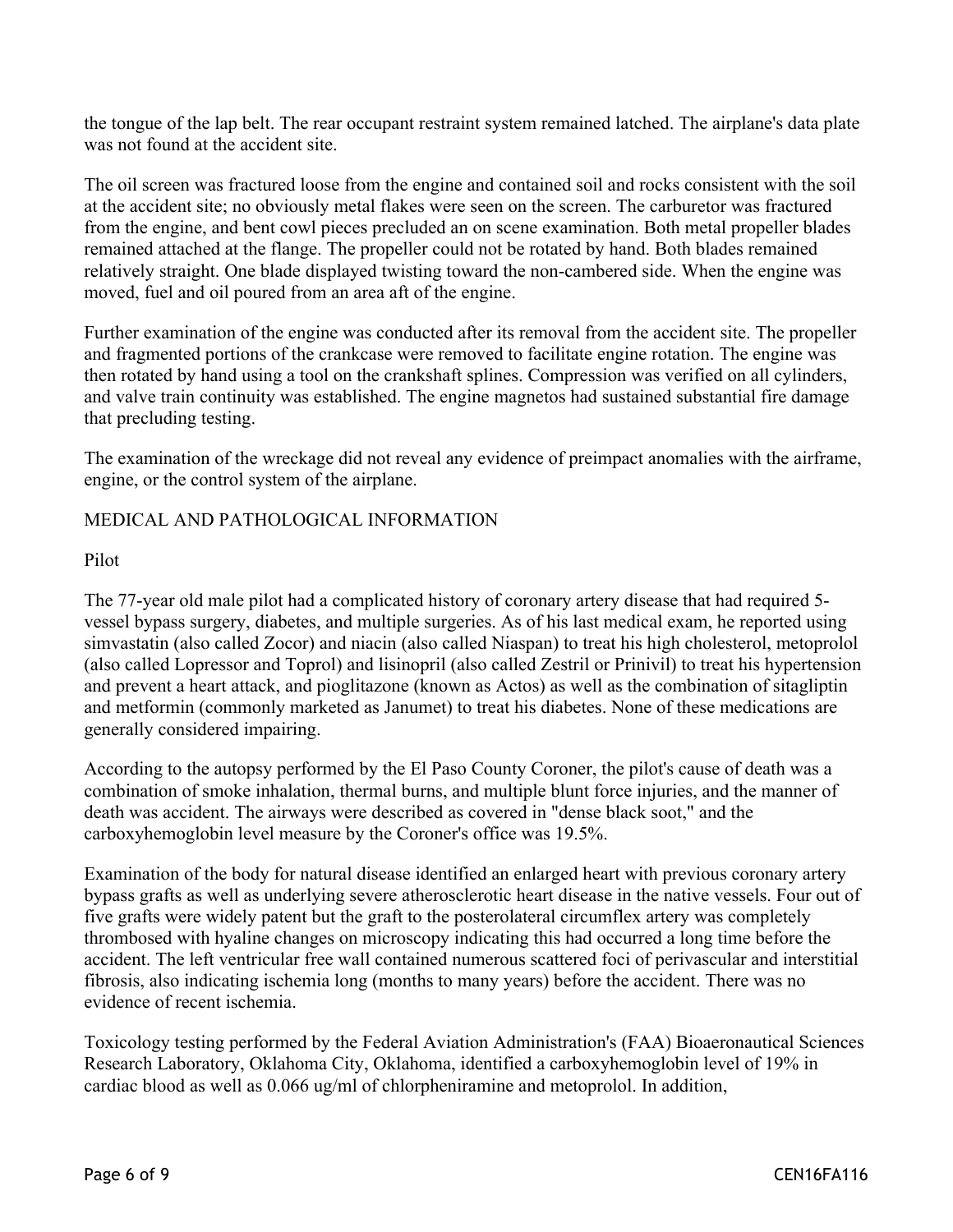chlorpheniramine, metoprolol, diphenhydramine, and salicylate (a metabolite of aspirin) were identified in urine.

Chlorpheniramine is a sedating antihistamine available in a number of over-the-counter products, and it carries the warning, "May impair mental and/or physical ability required for the performance of potentially hazardous tasks (e.g., driving, operating heavy machinery)."

#### Pilot-rated Passenger

At the time of his last medical exam, the 60-year old male pilot-rated passenger reported no chronic medical issues or any chronic medication use to the FAA.

According to the autopsy performed by the El Paso County Coroner, the pilot-rated passenger's cause of death was blunt force injuries of the chest, and the manner of death was accident. There was no soot in his airways. No significant natural disease was identified by autopsy.

Toxicology testing performed by the El Paso Coroner's Office identified naproxen and one of its urinary metabolites as well as metoprolol in the pilot-rated passenger's urine. In addition, they rated "probable" the finding of chlorpheniramine in urine. Cardiac blood tested negative for ethanol and carboxyhemoglobin. Toxicology testing performed by the FAA's Bioaeronautical Sciences Research Laboratory identified only salicylate (a metabolite of aspirin) in urine.

#### **History of Flight**

**Enroute-cruise** Loss of control in flight (Defining event)

**Pilot Information** 

| Certificate:                     | Commercial; Private                      | Age:                              | 77, Male      |
|----------------------------------|------------------------------------------|-----------------------------------|---------------|
| Airplane Rating(s):              | Single-engine land; Multi-engine<br>land | Seat Occupied:                    | Rear          |
| <b>Other Aircraft Rating(s):</b> | None                                     | <b>Restraint Used:</b>            |               |
| Instrument Rating(s):            | None                                     | <b>Second Pilot Present:</b>      | Yes           |
| Instructor Rating(s):            | None                                     | <b>Toxicology Performed:</b>      | Yes           |
| <b>Medical Certification:</b>    | Class 3 Waiver time limited special      | Last FAA Medical Exam:            | June 10, 2013 |
| <b>Occupational Pilot:</b>       | No                                       | Last Flight Review or Equivalent: |               |
| <b>Flight Time:</b>              | 5000 hours (Total, all aircraft)         |                                   |               |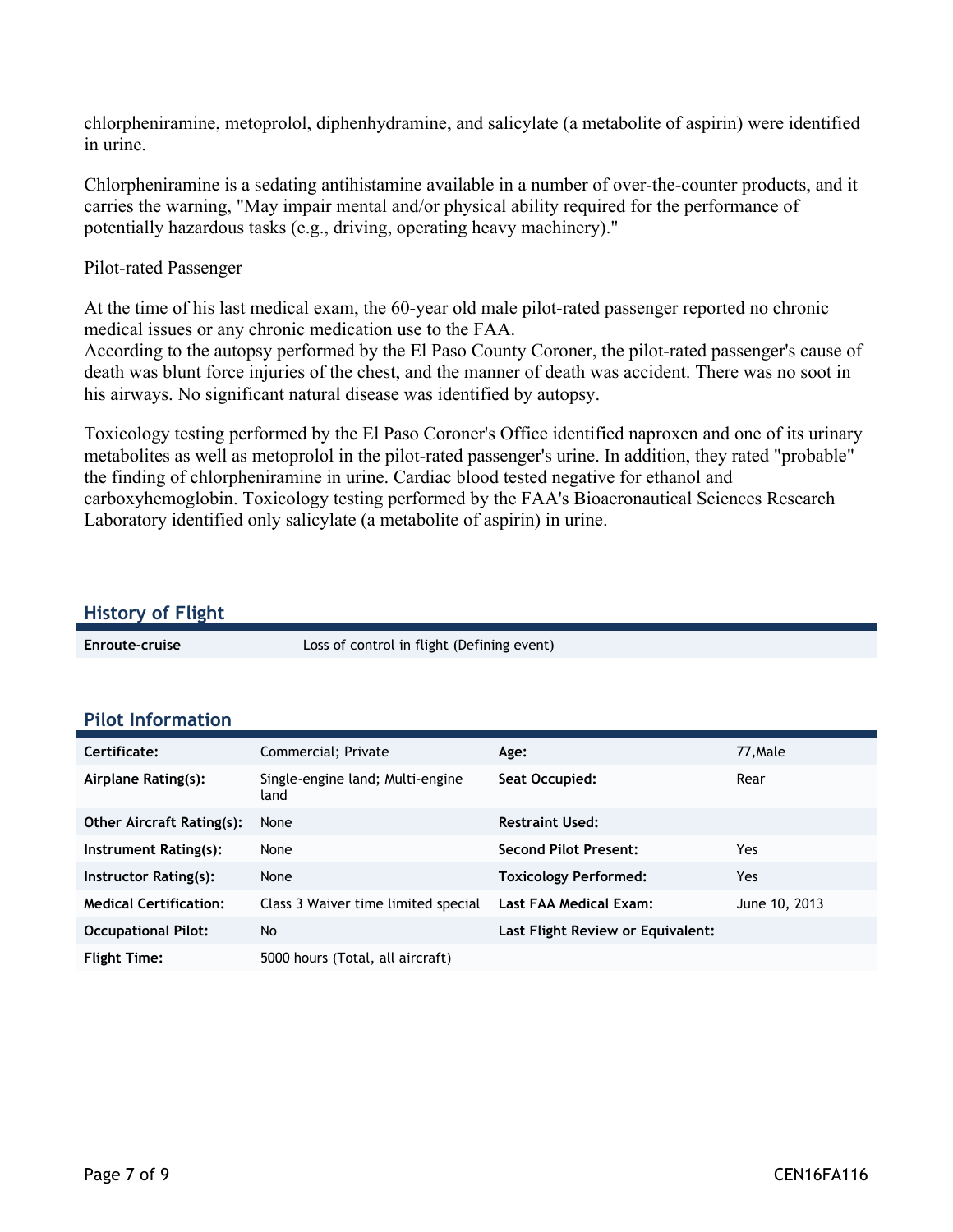# **Aircraft and Owner/Operator Information**

| Aircraft Make:                | <b>Curtiss Wright</b>     | <b>Registration:</b>                     | N6464           |
|-------------------------------|---------------------------|------------------------------------------|-----------------|
| Model/Series:                 | TRAVEL AIR 4000 NO SERIES | <b>Aircraft Category:</b>                | Airplane        |
| <b>Year of Manufacture:</b>   | 1928                      | <b>Amateur Built:</b>                    |                 |
| Airworthiness Certificate:    | Normal                    | Serial Number:                           | 785             |
| <b>Landing Gear Type:</b>     | Tailwheel                 | Seats:                                   | 2               |
| Date/Type of Last Inspection: | July 1, 2015 Annual       | <b>Certified Max Gross Wt.:</b>          | 2702 lbs        |
| Time Since Last Inspection:   |                           | Engines:                                 | 1 Reciprocating |
| Airframe Total Time:          |                           | <b>Engine Manufacturer:</b>              | Wright          |
| ELT:                          |                           | <b>Engine Model/Series:</b>              | J-6             |
| <b>Registered Owner:</b>      |                           | <b>Rated Power:</b>                      | 165 Horsepower  |
| Operator:                     | On file                   | <b>Operating Certificate(s)</b><br>Held: | None            |

# **Meteorological Information and Flight Plan**

| <b>Conditions at Accident Site:</b>     | Visual (VMC)                     | <b>Condition of Light:</b>                     | Day                   |
|-----------------------------------------|----------------------------------|------------------------------------------------|-----------------------|
| <b>Observation Facility, Elevation:</b> | <b>COS</b>                       | Distance from Accident Site:                   | 20 Nautical Miles     |
| <b>Observation Time:</b>                | 14:54 Local                      | Direction from Accident Site:                  | $150^\circ$           |
| <b>Lowest Cloud Condition:</b>          | Few / 12000 ft AGL               | Visibility                                     | 10 miles              |
| Lowest Ceiling:                         | None                             | Visibility (RVR):                              |                       |
| Wind Speed/Gusts:                       | 12 knots $/$                     | Turbulence Type<br>Forecast/Actual:            |                       |
| <b>Wind Direction:</b>                  | $80^{\circ}$                     | <b>Turbulence Severity</b><br>Forecast/Actual: |                       |
| <b>Altimeter Setting:</b>               | 29.87 inches Hg                  | <b>Temperature/Dew Point:</b>                  | 9°C / -9 $^{\circ}$ C |
| <b>Precipitation and Obscuration:</b>   | No Obscuration; No Precipitation |                                                |                       |
| <b>Departure Point:</b>                 | LONGMONT, CO (LMO)               | Type of Flight Plan Filed:                     | None                  |
| Destination:                            | Casa Grande, AZ (CGZ)            | <b>Type of Clearance:</b>                      | None                  |
| <b>Departure Time:</b>                  | 07:15 Local                      | Type of Airspace:                              | Class G               |